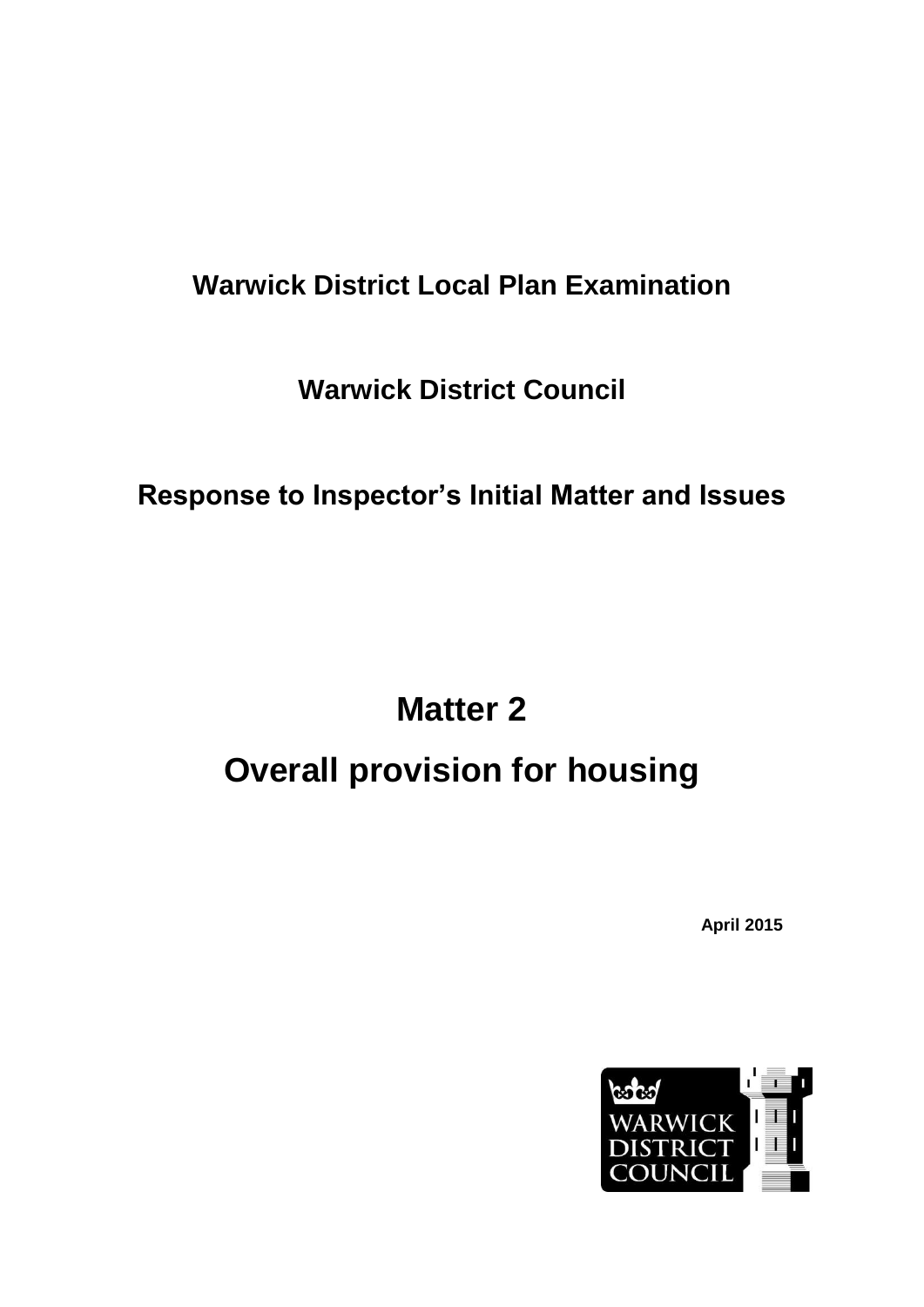# **Matter 2 – Overall provision for housing**

**Issue** Whether the Local Plan has been positively prepared and whether it is justified, effective and consistent with national policy in relation to the overall provision for housing.

#### **Questions**

- *1. What is the position of the authorities in the HMA regarding OAN?*
- 1.1 This is set out in Doc LP20 and in responses to Matter 1. The authorities endorsed the findings of HO08, agreeing an Objectively Assessed Need of 4004 dwellings per annum (dpa) for the HMA (2011-2031). The figure for Warwick District is 606 dpa.
- 1.2 There is agreement (see Doc LP20) to a process of plan review to ensure the HMA's OAN continues to be delivered.
- *2) What do population and household projections indicate?*
- 2.1 The projections for the HMA and Warwick are examined in Doc HO04 section 7, Doc HO08 sections 2 & 3 and Doc Exam 4.
- 2.2 HO04 (Section 7) takes ONS Interim Sub-National Household Projections (2011-2021) projected forward to 2031 using 2010 Sub-National Population Projections. This indicates a need for 3,981 homes across the HMA. PROJ 1A reviews this, taking account of the latest demographic information including regarding Unattributable Population Change. This results in a housing need for 3,981 homes across the HMA. Two further demographic projections are developed based on 5 year migration trends (3,271 homes pa) and 10 year trends (3,509 homes pa).
- 2.3 The Joint SHMA (HO04) concluded that the most appropriate population projection to use is PROJ 1A, but that headship rates should be remodelled to track rates from the 2008-based projections post 2021 (the 'indexed approach'). This approach has been endorsed by a number of local plan inspectors, such as at Derbyshire Dales, Lichfield and South Worcestershire.
- 2.4 The equivalent projections for Warwick District are set out in Table 49 in the Joint SHMA.
- 2.5 Although the Joint SHMA (HO04) is a useful starting point with much upto-date evidence, more recent evidence now exists. ONS published Sub-National Population Projections in May 2013. In February 2014, CLG published associated Household Projections.
- 2.6 ONS 2012-based Sub-National Population Projections [SNPP] are the first population projections to take full account of the 2011 Census. The Coventry and Warwick Local Planning Authorities (LPAs) therefore commissioned a SHMA Addendum (Doc HO08) to consider: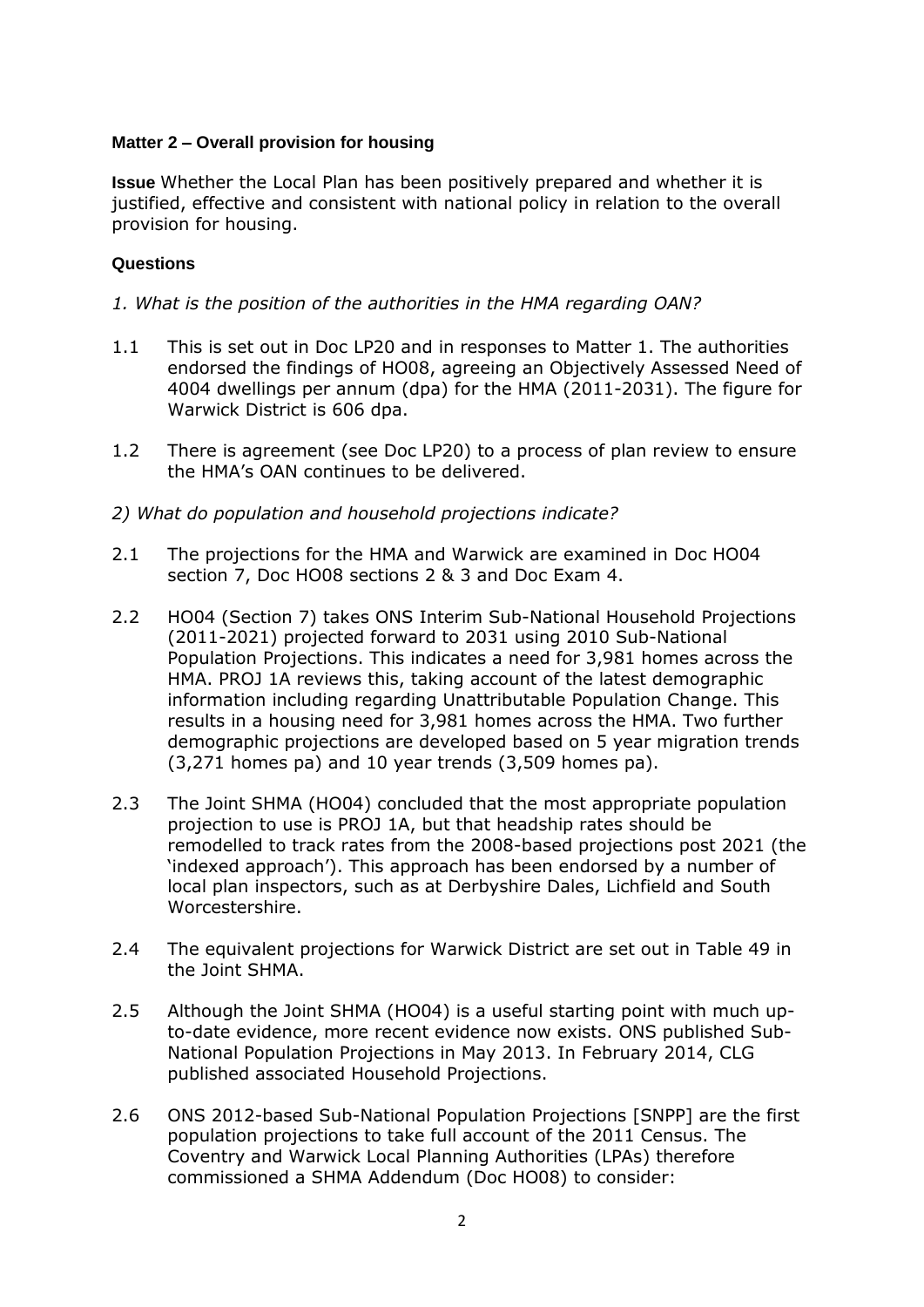- Impact of new projection/derive updated OAN from it
- Potential implications of different levels of employment growth on housing provision/its distribution
- 2.7 The Addendum (Doc HO08) makes clear (paragraph 1.8) that it should be viewed alongside, and not replace, the Joint SHMA report (Doc HO04) and that the Joint SHMA remains an important part of the evidence base.
- 2.8 HO08 (fig 1 & 2) sets out the implications for population growth in the HMA as:
	- Slight increase above SHMA/H004 population growth
	- Noticeably lower population increase than the old SNPP suggests (fig. 1)
	- SNPP fits well with 2003-13 & 2008-13 trends (fig 1)
	- A full return to 2008-based headship rates is not expected
	- More growth in Coventry but less in districts (although it should be borne in mind that para 7.44 of Doc HO04 notes that predicting population for Coventry is less certain than the shires because of significant swings in migration)
- 2.9 HO08 (fig 1 & 2) sets out the implications for population growth in Warwick as:
	- Population growth falls by 7,104 to 16,745
	- OAN identified as 606dpa minimum
	- Sensitivity analysis shows that higher household formation in younger age groups could increase OAN to 660dpa
- 2.10 The HO08 projections do not include any adjustment for Unattributable Population Change.

# *3) How do the recently published 2012-based household projections affect the situation?*

- 3.1 The Council has commissioned a note (Doc Exam4) on the *recently published 2012-based household projections* to ensure that OAN is based on the latest demographic data. For the HMA, this showed minimal change in the OAN between the 2012 population based projection and 2012 household based projection. Comparing the two data sets show;
	- Household growth for HMA is 4,100dpa only 2% different to SHMA Addendum
	- Most of the increase is in Coventry with the City accounting for slightly more of the HMA proportion
	- Warwick projections fall slightly from 606dap to 592dpa.
- 3.2 The modest differences principally reflect the impacts of household formation rates in the new projections.

*4) Does the Coventry and Warwickshire Joint SHMA 2013 and Addendum of 2014 provide a robust evidence base for OAN in the HMA and individual*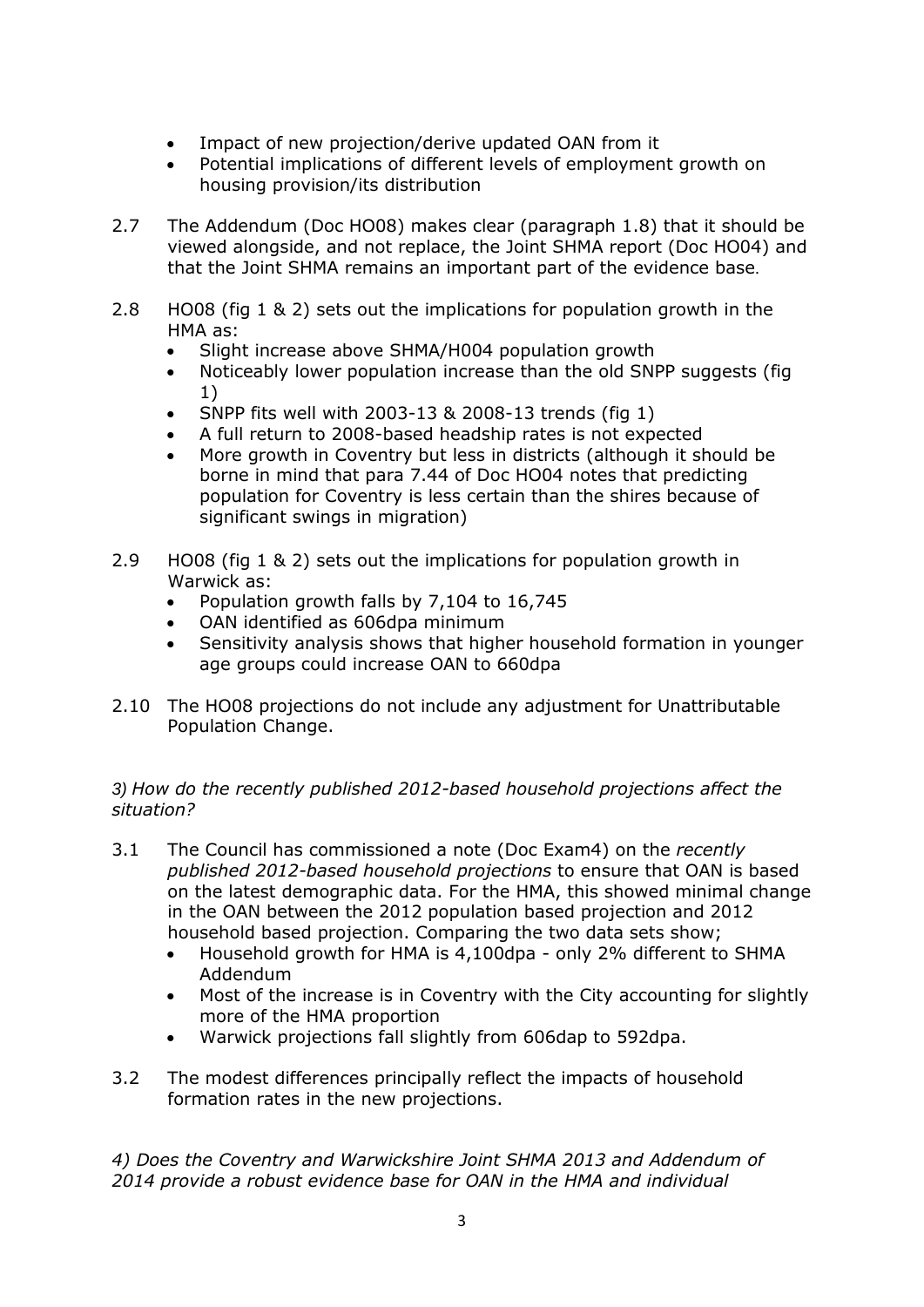*authorities? What factors were taken into account and is the methodology appropriate?*

- 4.1 The Joint SHMA 2013 (HO04) and Addendum 2014 (HO08) defined OAN, following the approach set out in Planning Practice Guidance. In deriving conclusions the Joint SHMA took account of:
	- The latest official population and household projections;
	- An interrogation of demographic dynamics, using the latest data;
	- Economic performance and forecasts;
	- An assessment of affordable housing need; and
	- Market signals.
- 4.2 Section 7 of the Addendum (Doc HO08) draws the evidence together to define OAN.
- 4.3 Its conclusions are based on PROJ 1A from the Joint SHMA (Doc HO04) which used the latest demographic data available at the time of preparation. Table 35 of the Joint SHMA shows that for the HMA as a whole, this results in a need for 3,335dpa using 2011-based headship rates and 4,094dpa using 2008-based rates. The Joint SHMA determined that modelling 2011 headship rates to 2021, and then 2008-based headship rates (on an indexed basis) beyond this was appropriate. This was used as the basis for the OAN for the HMA. As set in paragraph 2.3 above, this approach has been endorsed by a number of local plan inspectors
- 4.4 Taking account of market signals and the affordable housing needs evidence, the SHMA concluded that it would be appropriate to adjust upwards household formation relative to recent trends. Further, the evidence suggested that provision of 3,750dpa would support forecasted employment growth.
- 4.5 The Joint SHMA then suggested a further upwards adjustment of the assessed need in North Warwickshire and Stratford-on-Avon to enhance affordability and workforce growth. These district-specific adjustments were based on local evidence relating to these areas.
- 4.6 The Joint SHMA (Doc H004 Para 6.2) makes a thorough analysis of HMA population change 2001-11 showing 37% of HMA population is in Coventry - 317,000 with differentials in the distribution in population growth ranging from15% in Rugby to almost static in Coventry (0.5%). Warwick level of growth was 9.2% increase. It is also interesting to note that post 2006, a significant proportion of the HMA's growth was in Coventry. The population dynamics of the HMA are greatly influenced by what happens in Coventry (See Para 6.9 of Doc HO04). Growth in Coventry's population is sensitive to changes in migration which has been quite variable in the past.
- 4.8 The Joint SHMA Addendum (Doc HO08) examines the 2012 based SNPP and considers additional econometric forecasts. It also provides a sensitivity analysis considering household formation for younger households.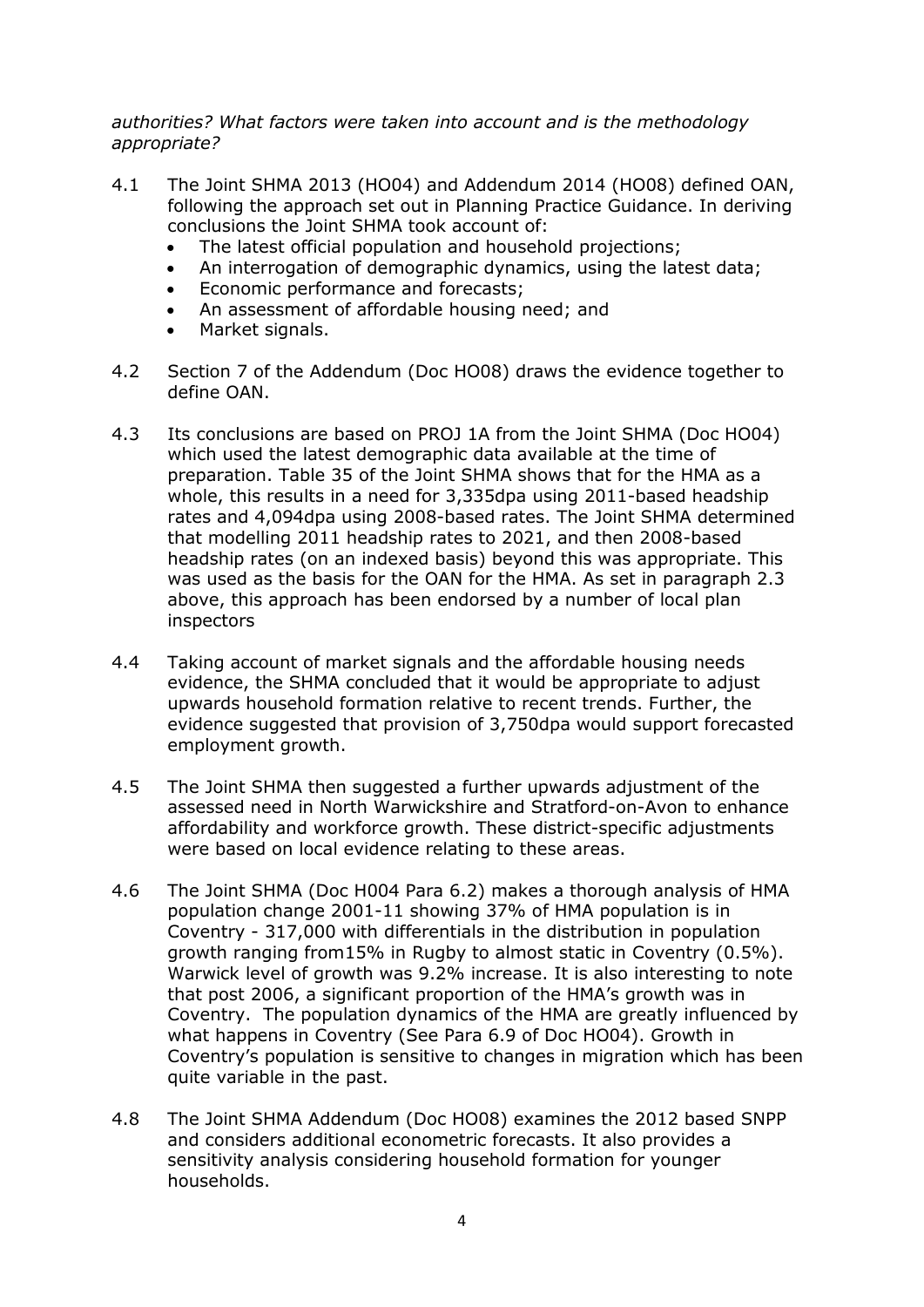- 4.9 The projections indicated that 3,906-4,004dpa would be needed for the HMA based on demographic trends. Projections based on economic forecasts varied from 3,636dpa (Experian forecasts) to 4,546dpa (Cambridge Econometrics forecasts).
- 4.10 Based on these projections and forecasts, the Addendum recommended minimum housing provision of 4,000 homes across the HMA. It set out that at a local level, figures may require adjustment in bringing together evidence, particularly in regard to economic growth potential/ strategy.
- 4.11 For Warwick District, the Addendum (Doc HO08) suggested that 606dpa would be needed. The Addendum ran a sensitivity test regarding the impact of changes to household formation within younger age groups. However, the breakdown of population cohorts in Warwick District means that this is unlikely to be significant factor – as borne out by the 2012 based household projections.
- 4.12 An OAN of 606dpa would support the expected growth in workforce based on the Experian projections considered in this report. Further, the Council consider that Experian forecasts have better reflected recent changes in employment in the District. Cambridge Econometrics forecast appear optimistic and are likely to require policy interventions to achieve the associated level of growth. So although neither of the economic forecasting models used in the Joint SHMA should be used exclusively, the evidence suggests that a "policy-off" OAN of 606 dpa is appropriate.

#### *5) What are the assumptions in terms of population change, migration, household size and household formation rates? Are these justified?*

- 5.1 For the Joint SHMA Addendum (Doc HO08), population projections are based on the 2012-based Sub-National Population Projections. The only adjustment made to these is to update this to take account of ONS 2013 Mid-Year Population Estimates, as recommended in the PPG. The migration assumptions in the SNPP are used. These are based on internal migration trends over the previous 5 years; and international migration over the previous 6 years. The PPG recommends use of the latest official projections. No adjustments are made for Unattributable Population Change.
- 5.2 Sensitivity testing around migration is included within the Joint SHMA (Doc HO04).
- 5.3 Two scenarios for household formation are modelled in Addendum (Doc HO08). The first uses 2011-based headship rates to 2021, with 2008 based rates applied on an indexed basis thereafter. This approach has been accepted in a range of local plan examinations. The second, which results in higher household growth, is based on modelling a 'part return to trend' which seeks to consider the reasons why household formation rates on an age-specific basis may have moved away from trends in the 2008 based household projections, and adjusts these. It is this later, more positive scenario on which the OAN conclusions are based.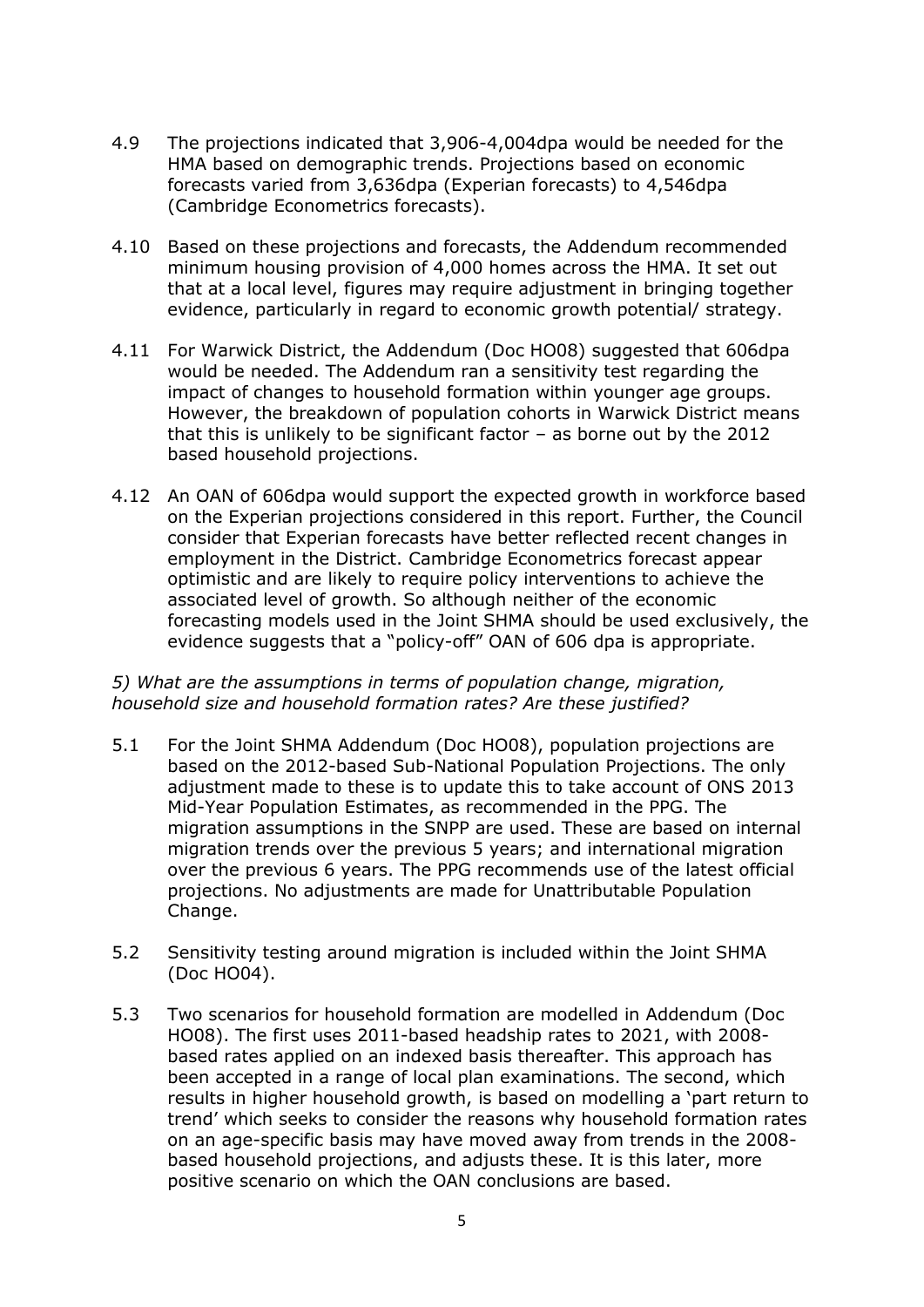- 5.4 The headship rates adopted in HO08 are supported by the Inspector's Interim Conclusions on the Stratford-on-Avon Core Strategy (Exam 8).
- 5.5 HO08 additionally considered economic forecasts, and issues relating to market signals and affordability. It did not find conclusive evidence of a need to adjust housing provision to take these into account but does set out that authorities may need to adjust housing provision in aligning with their economic evidence. For Warwick an analysis of the market signals suggested in the National Planning Guidance shows that there is a not a need to do so. Alignment with economic evidence has already been discussed in response to question 4 above.
- 5.6 The robustness of the modelling is supported by the 2012-based Household Projections. These show a need across the HMA which is 2% different from that derived in HO08. For Warwick District the assessed need shown is lower, at 592 dwellings per annum.
- 5.7 The Joint SHMA (Doc HO04, Table 107) shows a range of projected household sizes based on different headship rates. The projected household sizes vary from 2.19 to 2.26 persons with 2.22 used based on applying midpoint headship rates. Sensitivity testing (see Matter 2 Q6 Appendix A) of the assumption against a suit of other projections shows it fits well with trends/closely matches the SNPP. The Mid-point projection is below the SNPP Household size trend providing an element of contingency regards the OAN and housing affordability for Warwick.
- 5.8 See Appendix 2.1 for further details regarding trends for household sizes in Warwick District.

#### *6) How has the issue of unattributable population change been dealt with and is this justified?*

- 6.1 A number of the projections in the Joint SHMA (Doc HO04) included adjustments for Unattributable Population Change (UPC). The Council's consultants, GL Hearn, reviewed the approach to UPC taking account of the approach now adopted by ONS. UPC is discussed in Paragraphs 2.15 – 2.20 in the Addendum (Doc HO08).
- 6.2 There remains some evidence that population growth in Coventry was over-estimated between 2001-11. It should be recognised that because of this it is more difficult to accurately project population growth in the City.
- 6.3 In the Addendum (Doc HO08), the consultants concluded that there is not a clear, defensible justification for making adjustments to the SNPP to reflect UPC. The conclusions on which the OAN for the HMA (and Warwick District) has been defined therefore do not make any adjustments for UPC.

*7) What are the assumptions regarding economic/employment growth and are these justified?*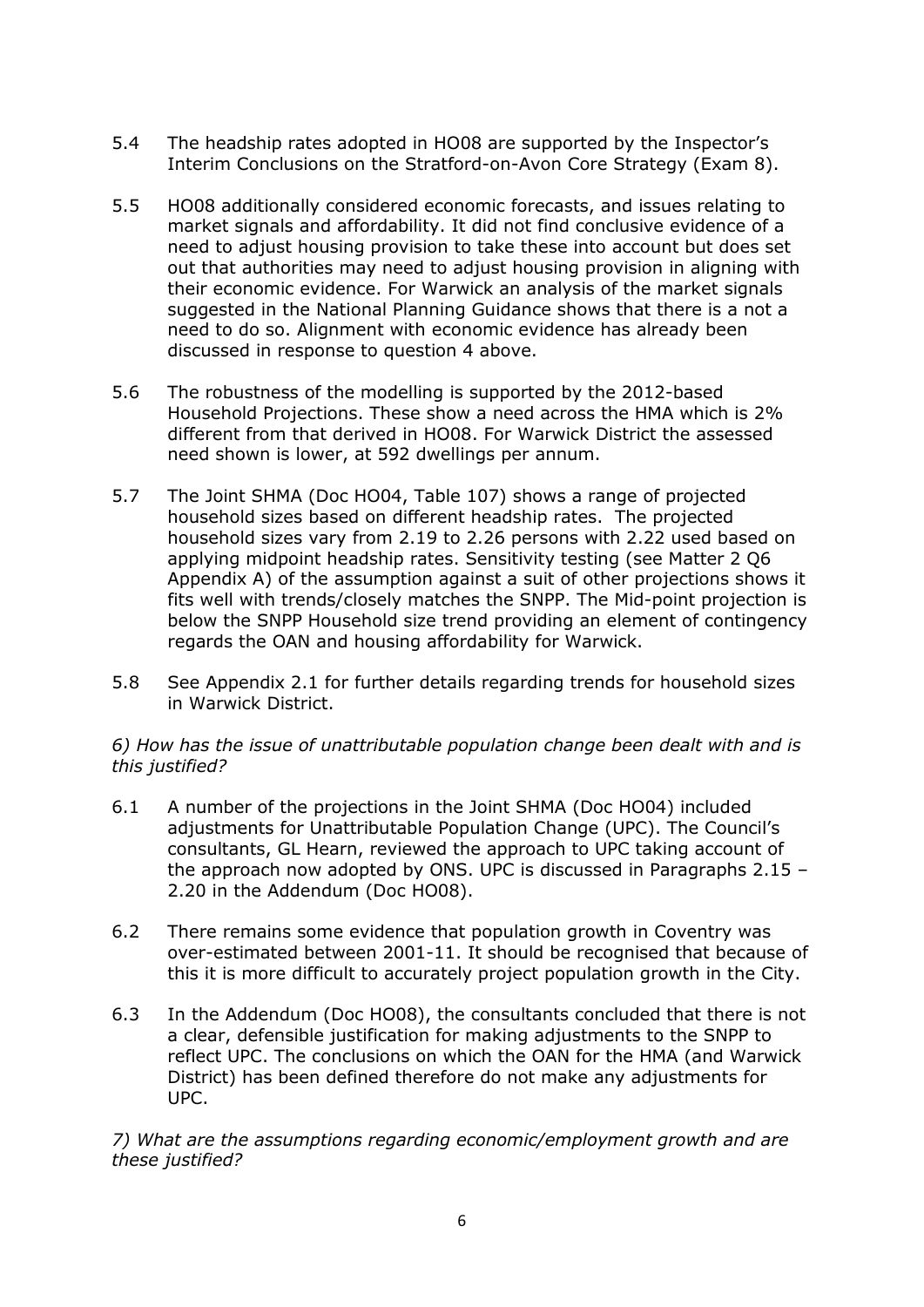- 7.1 The assumptions for employment growth on which the plan is based are derived from the Council's 2013 Employment Land Review Update (EC03). This report included a detailed interrogation of economic dynamics, and was based on forecasts for economic growth. It drew together a range of evidence to consider economic growth potential.
- 7.2 The forecasts are of employment growth of 10,300 between 2011-30 (9,500 over the 2011-29 period) – an average of 530 additional jobs per year. The chart below indicates that this represents a continuation of longterm trends in employment growth in the District.



Appraisal of CE 2012 Forecasts

- 7.3 The scale of employment growth shown in these forecasts is similar to those from Experian considered in the Joint SHMA (Doc HO04 Para 6.43).
- 7.4 The Council has sought to consider other forecasts, including the CE 2013 forecasts considered in the Strategic Employment Land Study (EC01) and in the Joint SHMA Addendum (HO08). Detailed interrogation of these forecasts for Warwick District suggest some errors in the estimation of employment growth between 2011-13. The forecasts show employment growth of 5,700 in the District between 2011-13 which is inconsistent with wider evidence, including ONS jobs estimates and BRES data (including data published since the forecasts were prepared) which show that employment in the District fell over this period.
- 7.5 The scale of employment growth forecast in the Employment Land review and supported by Experian forecasts, aligns with the labour force growth expected. Therefore no adjustments are necessary to take account of changes to commuting dynamics.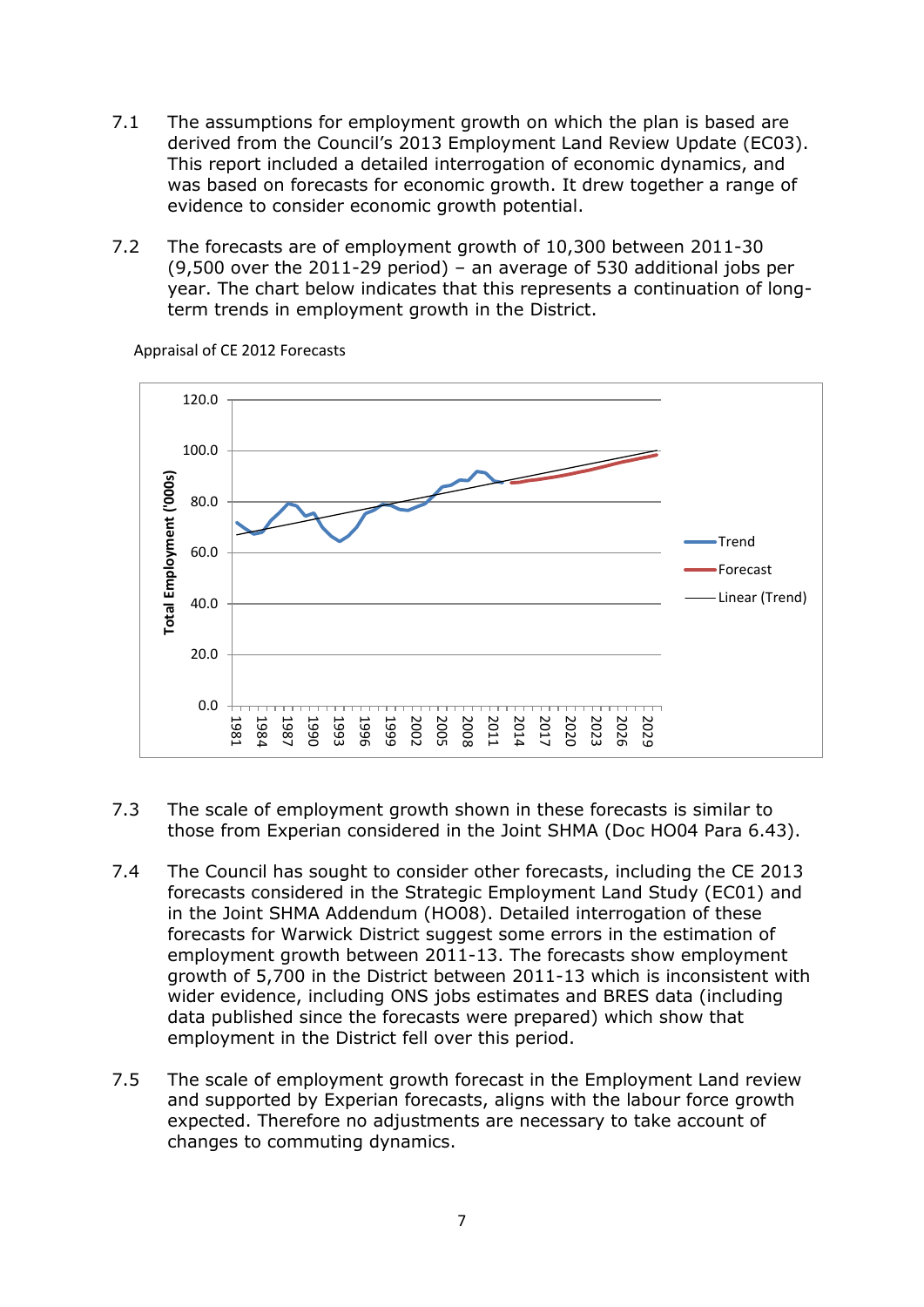7.6 The Plan includes provision for a sub-regional employment site. This represents a "policy on" position. The Council has sought to assess the potential impacts of this on the housing market. Evidence presented to the Public Inquiry by GL Hearn estimated that the site would provide c.7,650 jobs. The site's location adjoins Coventry and is accessible from a range of area's across the sub-region. Based on the gravity model set out in the Transport Assessment supporting the application, 57% of the workforce were expected to be drawn from Coventry; and 77% from across the LEP area. The assessment expected 9.8% of the workforce to be drawn from Warwick District. On this basis around 750 persons working at the site could be Warwick District residents. The Council considers that the employment growth associated with this is unlikely to all be additional to that in the forecasts in EC03. The impact on housing demand in Warwick District is therefore likely to be small and as the Plan is based on housing provision of 714 homes per annum, compared to the OAN of 606 homes pa, the additional 108 homes per annum will provide flexibility to accommodate any additional growth in employment over and above past trends.

#### *8) How have market signals and affordable housing needs been taken into account?*

- 8.1 Doc H004 provides a full assessment of affordable housing needs in line with the government guidance known as the Basic Needs Assessment Model. Warwick has the second biggest supply of rented property in the HMA. The net need for affordable housing for the HMA is 1356dpa with 268dpa in Warwick.
- 8.2 The Study notes that these needs are aspirational dependant on the Council's ability to provide funding for affordable housing by the use of S106 agreements. Warwick District has a 40% affordable housing requirement on suitable sites, proposes to allow cross-subsidy on rural exceptions outside the Green Belt and will utlise its own building programme of affordable homes agreed with the HCA. If 40% homes built were affordable housing, 286 affordable homes would be delivered per annum.
- 8.3 At the HMA level, the affordable housing need represents a third of the OAN of 4,004 homes identified. The evidence provides no basis for seeking higher overall housing provision either across the HMA or in Warwick District.
- 8.4 In respect of market signals, the Joint SHMA (HO04) identified that:
	- Whilst house prices increased notably between 2002-6, they have remained relatively stable over the last five years. In real terms the value of market homes has fallen since 2007. Furthermore sales volumes (indicative of effective demand) remain notably below longterm pre-recession trends.
	- There has been little growth in land values post 2010 based on the data available.
	- Whilst the lower quartile house price to income ratio in Warwick is above the County and national level, entry-level house prices across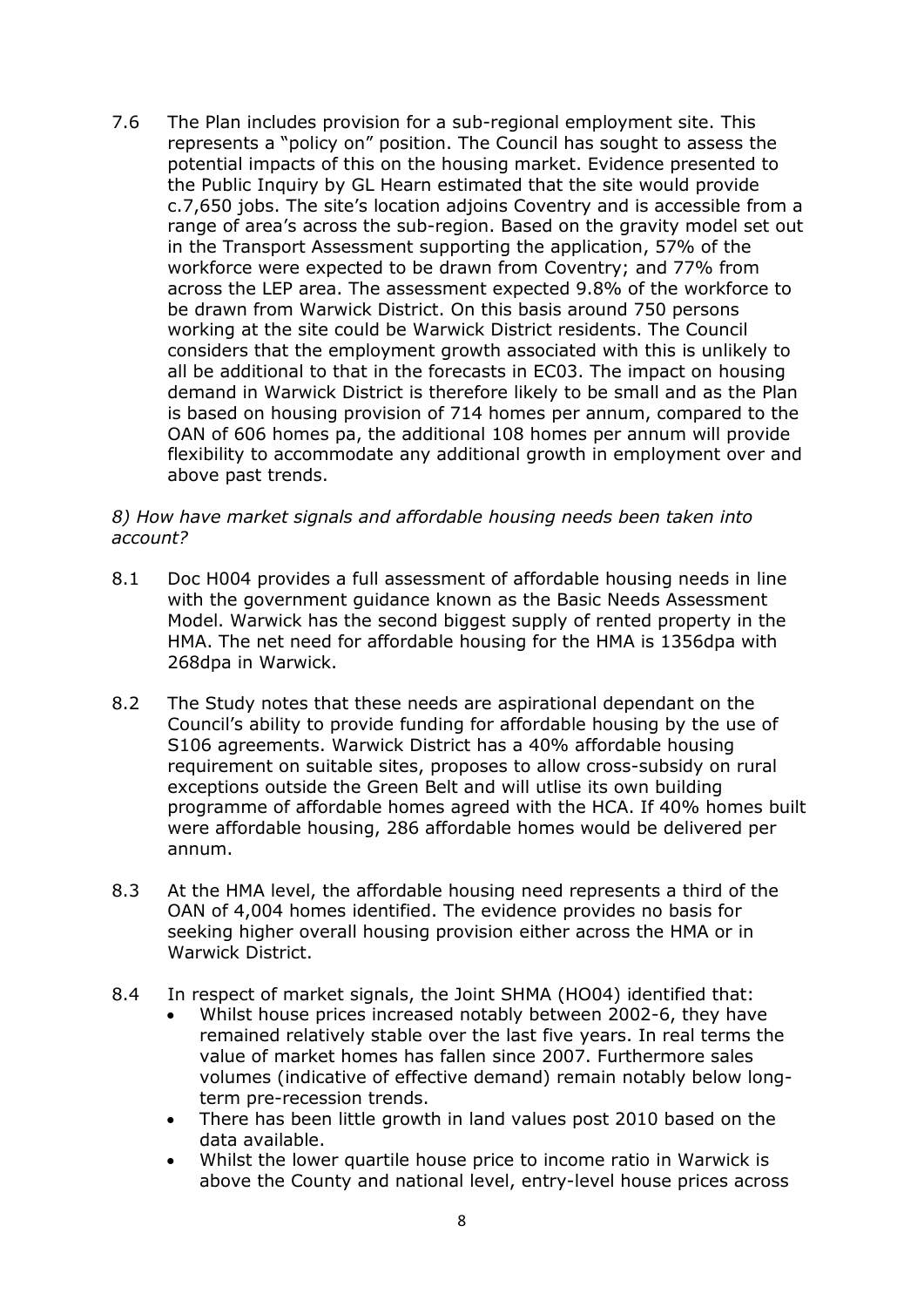the HMA and in the District had been relatively static since 2007. The evidence suggested that affordability ratios had improved in all parts of the HMA, with the lower quartile price-income ratio falling by 11% in Warwick between 2007-12.

- 8.5 The Joint SHMA summarises the Warwick market housing size mix/housing offer as well balanced with a prevalence of semi-detached but also smaller and larger properties providing a reasonable housing offer (para 9.52). Providing smaller/medium sized properties will help meet local needs. Coventry has a much narrower housing offer focused on lower value properties and would benefit from larger homes especially to encourage better skilled to live and work in the city (para 9.52).
- 8.6 Table 11 in the Joint SHMA (Doc HO04) shows in Warwick 3% of households are overcrowded. This is below the regional average of 4.6% and the national average of 4.8. Current overcrowding levels do not suggest any stress on this issue. Changes in overcrowding levels reflect national trends while greater occupancy levels would be expected with more students (4.28). Overcrowding has increased in the last decade slightly but from a low base and below the West Midlands average increase (para 4.28). This shows little evidence to suggest suppressed household formation or worsening affordability in Warwick.
- 8.7 Overall the evidence base provided no justification for adjusting housing provision upwards in order to improve affordability.

*9) What effect have all of these factors had on the figures for OAN in individual authorities and the HMA as a whole? i.e. how have household/population projections been adjusted?*

- 9.1 The Joint SHMA (Doc HO04 section 7) comprehensively considers a range of factors in drawing conclusions on OAN. This included adjustments to figures for Stratford-on-Avon and North Warwickshire to support workforce growth and improve affordability.
- 9.2 The SHMA Addendum (Doc HO08) reassessed OAN. On the basis of updated demographic information, this increased the OAN figure further to 4,004dpa for the HMA. This is set out as a minimum figure, and advises Councils to consider the alignment of housing need with their economic evidence/strategy and if necessary adjust upwards housing provision.
- 9.3 For Warwick District, an OAN of 606dpa is likely to support employment forecasts and there is no evidence of a need for uplift to take account of affordability issues and market signals. The proposed housing requirement of 714dpa therefore has potential to support unmet housing need arising elsewhere and if necessary to provide growth potential to support policy interventions to drive growth above projected/forecast levels.
- 9.4 Doc HO04 at para 7.7 notes that 720 dpa equates to a 1.2% annual increase in the dwelling stock. This dwelling change is above other districts with Coventry & Nuneaton 0.8% and Stratford 0.9%. Taking this,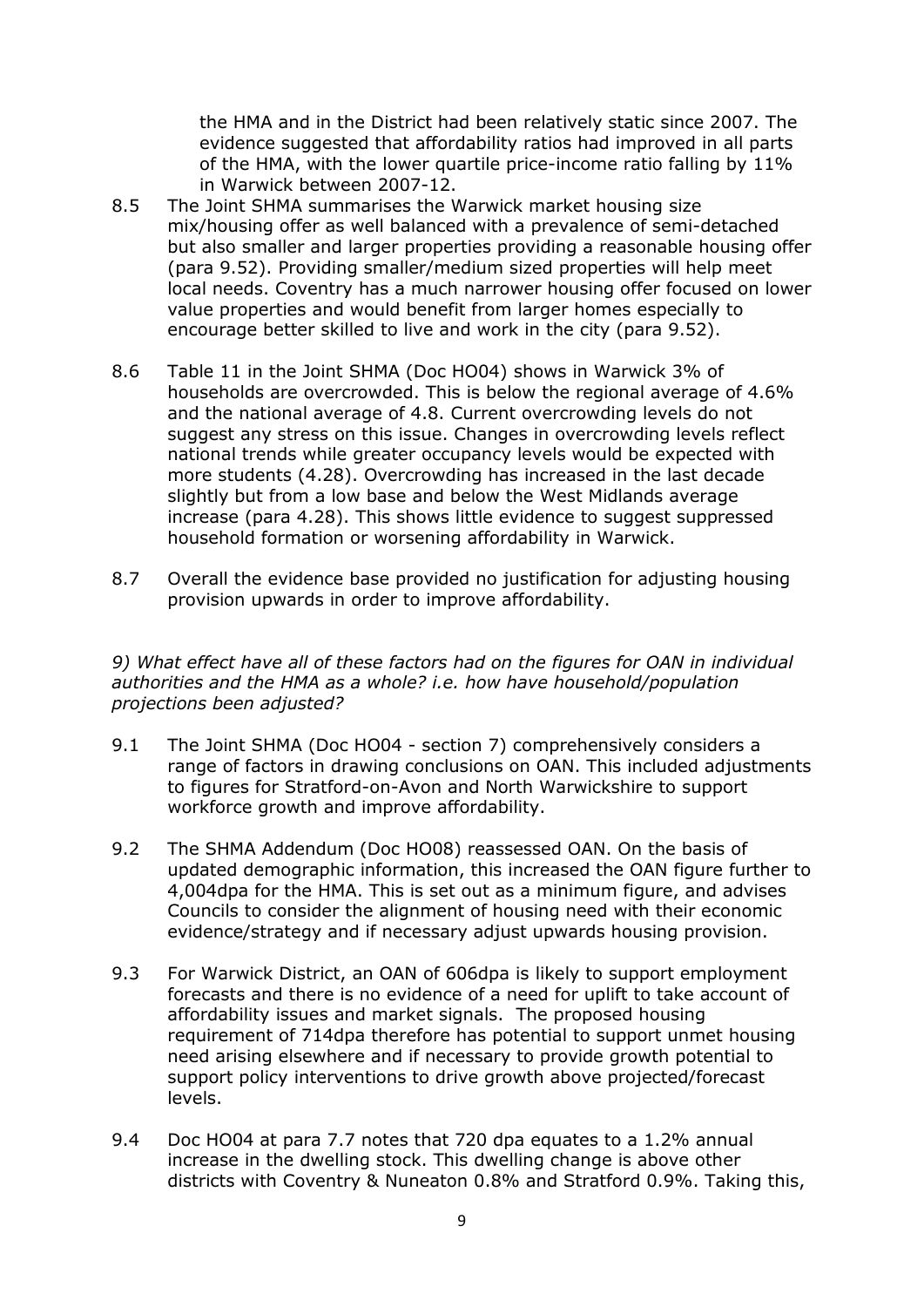and all other factors into account there is strong evidence to support the suggested OAN and housing requirement.

- 9.5 However, the Council recognises that factors do change over time and identifies the requirement as a minimum to provide flexibility to accommodate higher housing provision is necessary. The plan takes account of this in Policy DS6 in making the housing requirement a minimum. It also includes a review mechanism in DS20 and a clear approiach to monitoring and plan review if required.
- 9.6 The Inspector of Stratford's Core Strategy in his Interim Report (Doc Exam 8) has found the Joint SHMA (Doc H004)and the Addendum (Doc H008) to be sound evidence.

#### *10) Will there be unmet needs? Specifically what is the situation in Coventry?*

- 10.1 This is addressed comprehensively in responses to Matter 1 and specifically in response to Questions 10, 11, 13 and 14.
- 10.2 Warwick District's Local Plan is providing in full for its housing requirement (see responses to Matter 3). In addition it will be providing substantial housing (108dpa) to meet potential unmet need arising in Coventry. This provision will meet functional needs of Coventry while avoiding unsustainable commuting.
- 10.3 With regard to unmet need arising elsewhere, the response to Matter 1, Question 12 addresses this. In addition, it is worth noting the the Inspector for Stratford's Core Strategy found in his Interim Rerport (Doc Exam 8) that the Memorandum of Understating between Stratford and Birmingham was an acceptable mechanism for dealing with unmet needs (para 65). The inspector also rejected developers assertions that unmet need should be met now when the shortfall has still to be agreed for districts (para 76). The current unmet need from Coventry is only equivalent to 14 months' worth of supply, which in the context of a 10-20 year plan across 6 authorities is modest at most or minimal if Stratford provides more as proposed.
- *11) Will these needs be met elsewhere in the HMA? Is this clear?*
- 11.1 This is addressed comprehensively in responses to Matter 1 and specifically in response to Questions 10 11, 13 and 14.
- 11.2 As described above, Warwick District is already making provision for 108 homes per annum to meet the Coventry shortfall and Doc LP20 sets out the process and commitment to meeting OAN in full across the HMA.

*12) What is the approach of the authorities in the HMA to addressing this issue? What additional work needs to be undertaken and over what timescale?*

12.1 See answer to Matter 1, Question 16.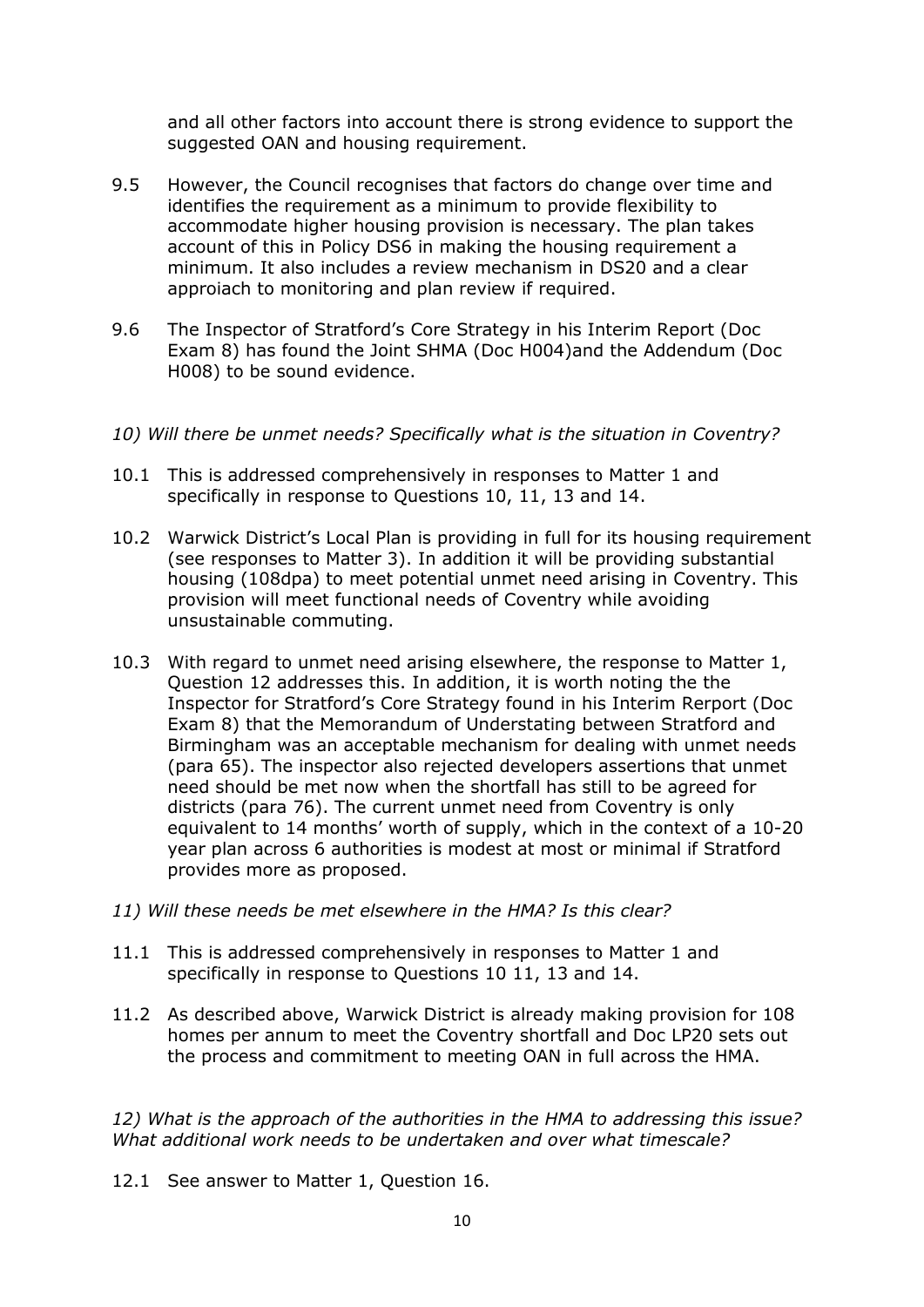*13) Is the approach of the Local Plan to this issue (in particular Policy DS20) appropriate? What are the implications of this approach in terms of soundness?*

- 13.1 See also response to Matter 1, Qs 12, 13 and 14.
- 13.2 Policy DS20 helps address the issue of meeting local and wider needs by providing a review mechanism to deal with future unmet housing needs in an appropriate and planned way. The approach accords with the proposals put forward by Stratford District Council and is supported by all the LPAs in the HMA.
- 13.3 The approach set out in Policy DS20 is similar to approaches that have been found sound in other Local Plans such as Dacorum and North Somerset (see response to Matter 1, Question 14 for further details)

## *14) What is the specific basis for the figure for OAN in Warwick District? Is it justified and appropriate?*

- 14.1 The specific basis of the OAN of 606 dpa is the projections in The Joint SHMA Addendum (Doc HO08). These use 2012-based Sub-National Population Projections and assume a 'part return to trend' in household formation rates. They are above the 2012-based Household Projections for the District (592dpa).
- 14.2 The evidence base suggests that the housing provision is sufficient to deliver affordable housing need in full; and that there is no basis from market signals evidence for adjustment of the housing need.
- 14.3 Further, the OAN aligns well with Experian economic forecasts (as well as earlier Cambridge economic Forecasts) and suggest that a good balance will be achieved between housing to support growth in labour supply and future jobs growth.
- 14.4 Finally this OAN is supported by all the authorities within HMA as demonstrated by Doc LP20. This OAN aligns with the an OAN of 4004 for the HMA as a whole.

*15) Is the level of housing planned in the Local Plan sufficient to meet OAN in the District? And in the HMA?*

15.1 The Local Plan housing requirement of 714dpa is more than sufficient for the OAN of the district. It also contributes 108dpa to meeting the potential unmet needs of Coventry.

*16) What would be the implications for population change, migration and employment growth?*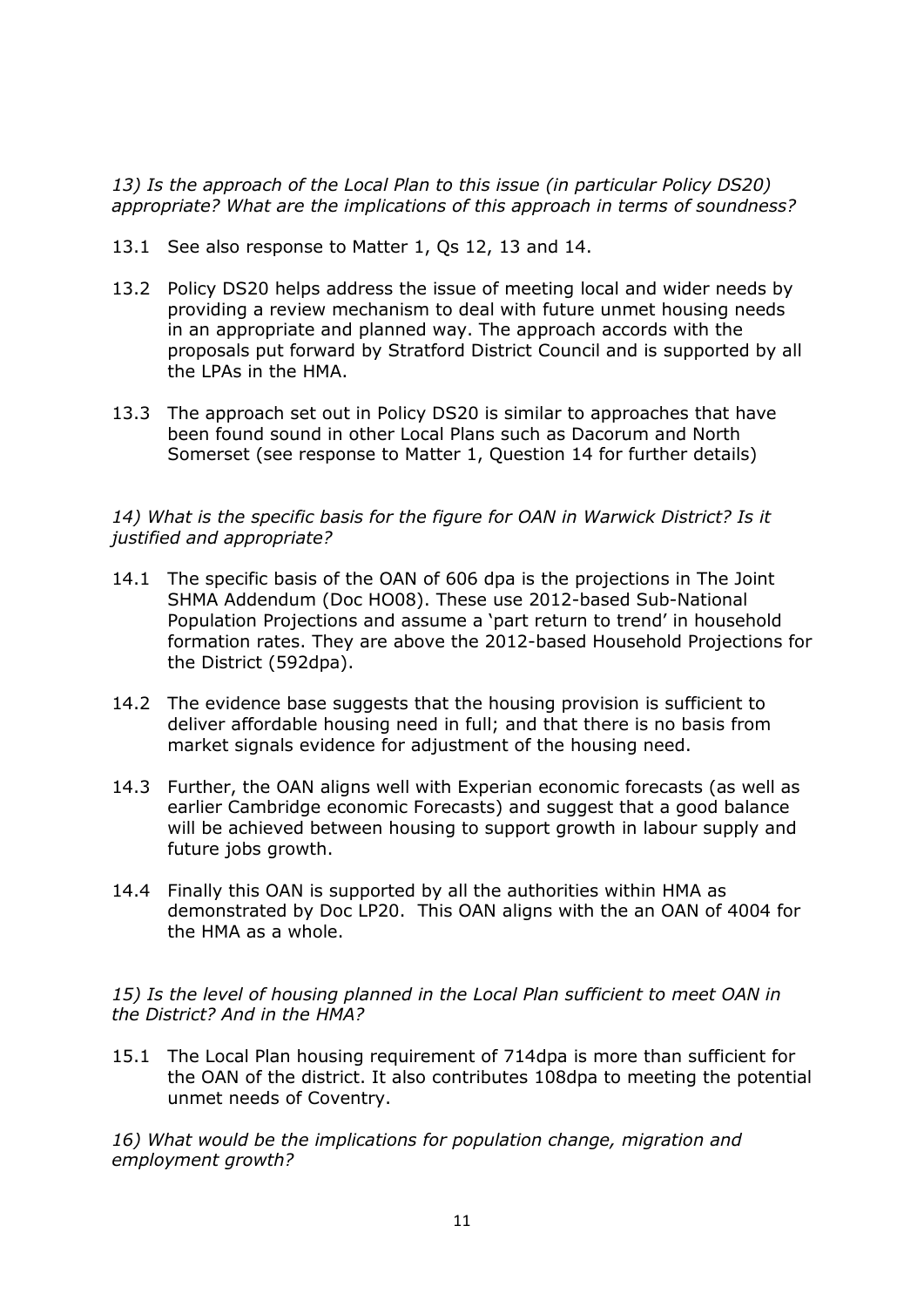16.1 The implications for population change, migration and employment growth have been described above in the response to questions 5 and 7. Further details are as set out in the Joint SHMA (Doc HO04) and the Addendum (Doc HO08).

# *17) Is the level of housing planned appropriate? Should it be increased or decreased? If so to what level and on what basis?*

- 17.1 The Council believes that the level of housing proposed in the Local Plan is appropriate. It takes account of:
	- Up to date data on demographic projections and household projections (Doc HO08 and EXAM 4)
	- A detailed analysis of market signals and affordability issues in the Joint SHMA (Doc HO04)
	- Employment forecasts and the need to align jobs growth with potential growth in the workforce
	- Agreements with other Local Authorities within the HMA and beyond and specifically addresses potential unmet need arising elsewhere within the HMA
	- The requirement of the NPPF paragraph[h 47 in seeking to boost housing supply in the District
- *18) Is the plan period to 2029 appropriate? Should it be extended?*.
- 18.1 Paragraph 157 of the NPPF states that Local Plans should: "be drawn up over an appropriate time scale, **preferably** a 15-year time horizon, take account of longer term requirements, and be kept up to date;" (WDC's emphasis). It is not a requirement of the NPPF to have a 15 year plan period rather the test is that it is appropriate. The NPPF allows flexibility on the plan period where this:
	- is in-line with NPPF
	- would not prejudice delivery of the plan/objectives
	- provides sufficient certainty.
- 18.2 The Warwick District Local Plan has a 14 year time horizon as from April 2015. This is considered to be appropriate in the local circumstances for the following reasons:
	- There is considerable uncertainty regarding the scale and distribution of unmet need within the HMA. This is likely to result in an early Plan review, particularly in the context of so much of the District being covered by Green Belt.
	- Significant steps have already been taken delivering the Plan's proposals, specifically many of the major allocated sites lying outside of the Green Belt have already been granted planning permission and many of these are already delivering development.
	- The Plan's sites can be delivered within the timeframe of the plan as shown in the trajectory.
- 18.3 The North Warwickshire District Council Core Strategy was recently approved 9<sup>th</sup> October 2014. Further, the Plan does provide a longer framework than 2029 in terms of the spatial vision which does not specify an end date but rather refers to "our vision of the future"..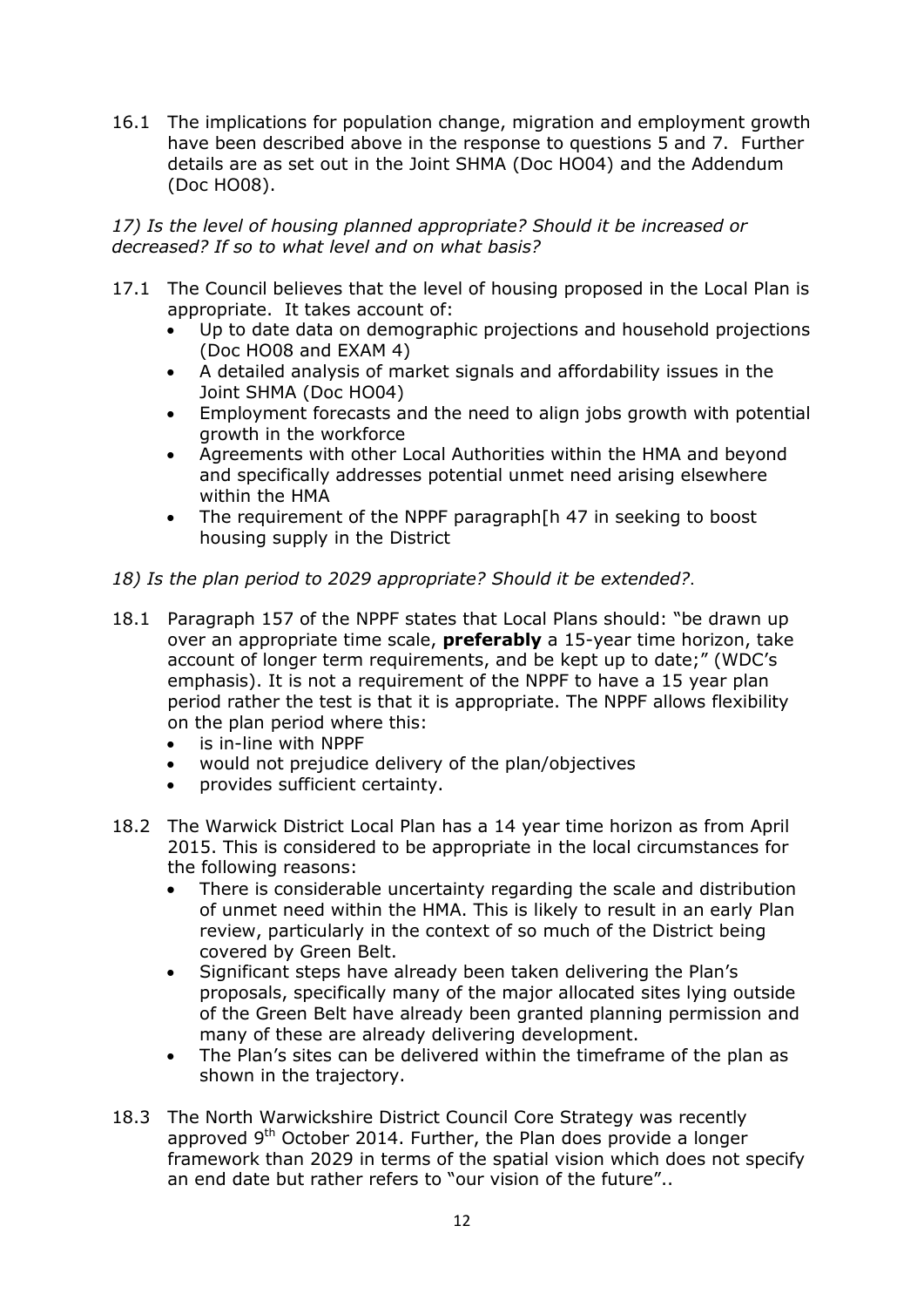18.4 The Council considers that in the light of the recent and on-going economic challenges it is prudent to maintain the existing plan period with the commitment of undertaking a review of the Plan within the criteria agreed with other LPA's. This review is supported by the Councils.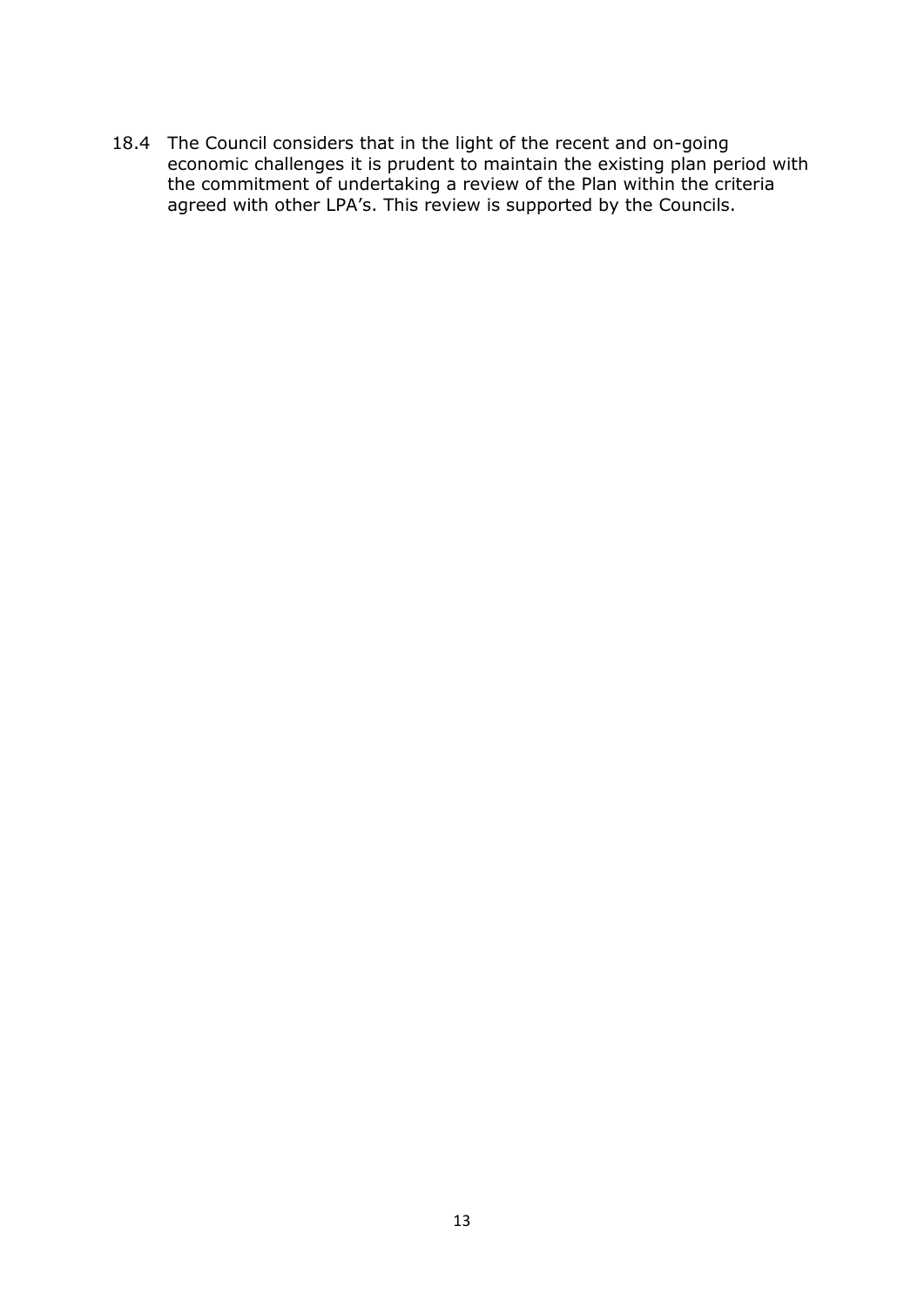#### **Appendix 2.1**



#### **Trends in Average Household Size – Warwick**

Source: Derived from ONS and CLG data

What does the data tell us:

- Trends in average household size made a fairly abrupt change in 2001 having been decreasing over the previous decade we saw a period where there was an increase (to about 2004) followed by decreasing sizes at a rate lower than seen in the 2001-11 decade
- Overall in the 2001-11 period, there was a modest decline in average household sizes, this may suggest that Warwick was a less constrained area (in household formation terms) than other parts of the Country (where household sizes show little change in the 2001-11 period)
- However, the decline in household sizes over the decade to 2011 was at a lower rate than had been expected in the 2008-based CLG projections – the 2008-based projections did not include analysis of any recessionary trends, being largely based on trends observed in the 1971-2001 period
- Moving forward it can be seen that all of the projections are expecting there to be some decline in average household sizes with the new 2012-based projections looking to see a decline which is in excess of that observed over the previous decade and overall at a rate in line with that seen in the 1991-2011 period (which would cover a time of both greater and lesser constraints in the housing market)
- The core projection in the SHMA update of 2014 was a part-return to trend methodology, which sought to quantify the extent to which movement away from longer-term trends was due to housing market factors, and how much due to changes in the population structure (linked to international migration and growth in BME communities). This projection shows a slightly more rapid decrease in average household sizes than the 2012-based CLG